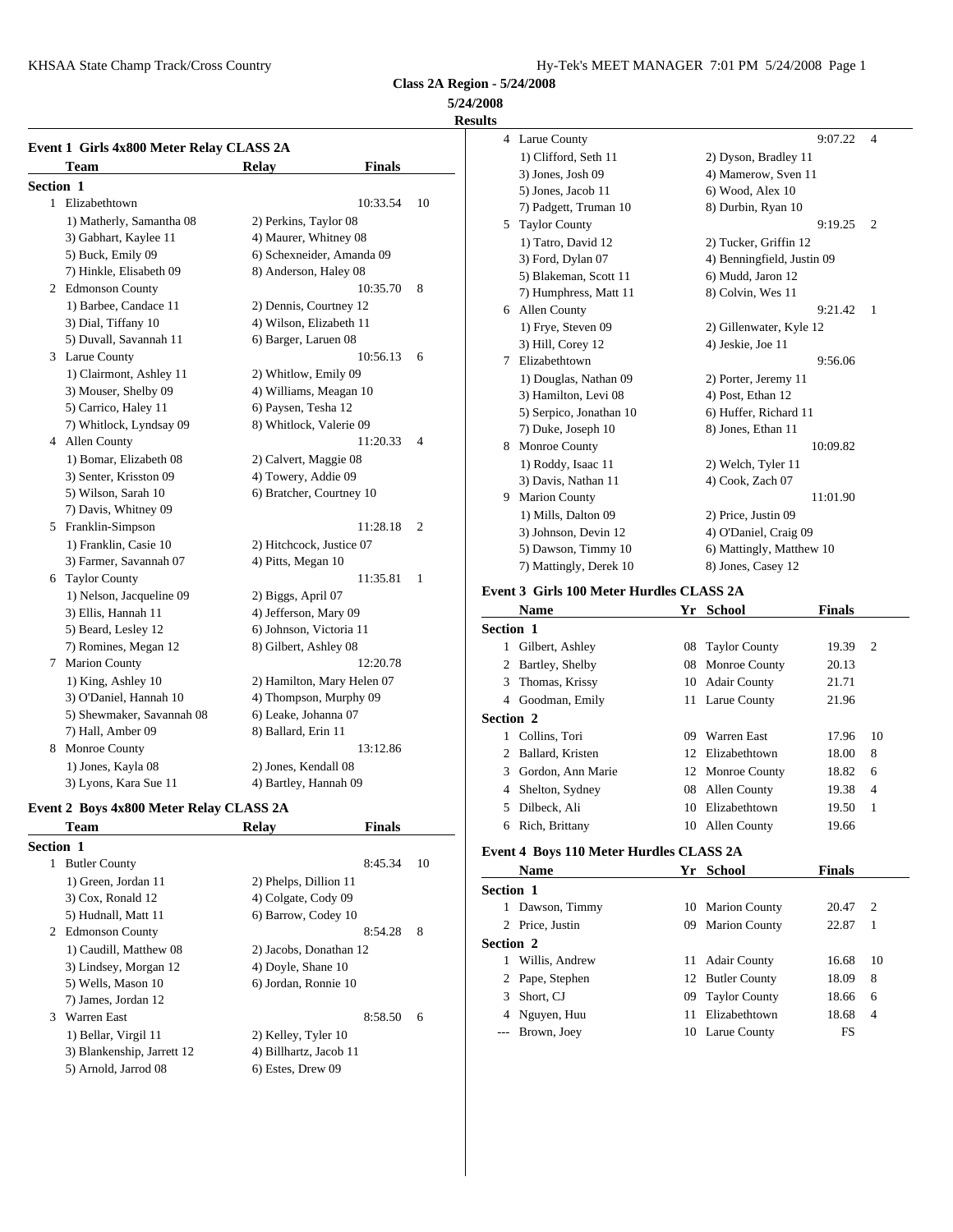**5/24/2008**

**Results**

|                  | Event 5 Girls 100 Meter Dash CLASS 2A |    |                      |               |                |            | $1)$ Bo          |
|------------------|---------------------------------------|----|----------------------|---------------|----------------|------------|------------------|
|                  | <b>Name</b>                           |    | Yr School            | <b>Finals</b> |                |            | $3)$ Ha          |
| <b>Section 1</b> |                                       |    |                      |               |                |            | 5) Ric           |
|                  | 1 Paysen, Tesha                       |    | 12 Larue County      | 14.16         |                | 3          | Adair            |
| 2                | Welch, Brittany                       | 08 | <b>Monroe County</b> | 15.49         |                |            | 1) Ha            |
| 3                | Martin, Alizah                        | 07 | <b>Adair County</b>  | 15.71         |                |            | 3) Th            |
| 4                | Arnold, Catherine                     | 09 | <b>Edmonson Coun</b> | 15.91         |                |            | $5)$ Th          |
| Section 2        |                                       |    |                      |               |                |            | 7) Tay           |
| 1                | Wilson, Lexee                         | 08 | <b>Hart County</b>   | 14.05         | $\overline{c}$ |            | 4 Larue          |
| 2                | Yates, Katie                          | 09 | <b>Taylor County</b> | 14.53         |                |            | $1)$ Cla         |
| 3                | Brice, Rodricka                       | 09 | Elizabethtown        | 14.67         |                |            | $3)$ Wo          |
| 4                | Young, Natavia                        | 09 | <b>Marion County</b> | 14.79         |                |            | 5) Pay           |
| 5                | Sherman, Sureau                       | 10 | Elizabethtown        | 15.05         |                |            | 7) Dio           |
| 6                | Curry, Hope                           | 11 | <b>Butler County</b> | 15.35         |                | 5          | Mario            |
| Section 3        |                                       |    |                      |               |                |            | $1)$ To          |
| 1                | Tooley, Alexis                        |    | 09 Adair County      | 13.26         | 10             |            | $3)$ Co          |
| 2                | Boards, Breanna                       | 08 | <b>Allen County</b>  | 13.50         | 8              |            | 5) Kii           |
| 3                | Harper, Shelby                        | 11 | Allen County         | 13.65         | 6              |            | $7)$ Bla         |
| 4                | Roso, Ashtian                         |    | 12 Larue County      | 14.05         | $\overline{4}$ |            | Monr             |
| 5                | Litsey, Shana                         | 08 | <b>Marion County</b> | 14.09         | 1              |            | $1)$ Go          |
| 6                | Yantis, Alexandria                    | 09 | Washington Co.       | 14.59         |                |            | $3)$ Wh<br>5) Ba |
|                  | Event 6 Boys 100 Meter Dash CLASS 2A  |    |                      |               |                |            |                  |
|                  | <b>Name</b>                           | Yr | <b>School</b>        | <b>Finals</b> |                | Event 8 Bo | Tean             |
| <b>Section 1</b> |                                       |    |                      |               |                | Section 1  |                  |

| <b>Section 1</b>    |    |                                                                                                                                                                                                                                                                                                  |                | Section 1                |
|---------------------|----|--------------------------------------------------------------------------------------------------------------------------------------------------------------------------------------------------------------------------------------------------------------------------------------------------|----------------|--------------------------|
| 1 Vaughn, Josh      |    | 12.54                                                                                                                                                                                                                                                                                            |                | Monr                     |
| 2 Beard, Tim        |    | 12.73                                                                                                                                                                                                                                                                                            |                | $1)$ Ke                  |
| 3 Bueter, Shane     |    | 12.81                                                                                                                                                                                                                                                                                            |                | $3)$ Mc                  |
| <b>Section 2</b>    |    |                                                                                                                                                                                                                                                                                                  |                | 5) Shi                   |
| 1 Nicewinter, Beau  |    | 11.79                                                                                                                                                                                                                                                                                            | $\overline{2}$ | Mario<br>2               |
| 2 Allen, Edmund     |    | 11.98                                                                                                                                                                                                                                                                                            |                | $1)$ Ed                  |
| 3 Ray, Demetric     |    | 12.41                                                                                                                                                                                                                                                                                            |                | 3) Pet                   |
| Battinger, Coty     |    | 12.49                                                                                                                                                                                                                                                                                            |                | 5) Ha                    |
| 5 Newton, Cody      |    | 13.32                                                                                                                                                                                                                                                                                            |                | 7) Ta                    |
| <b>Section 3</b>    |    |                                                                                                                                                                                                                                                                                                  |                | <b>Section 2</b>         |
| 1 Walters, Nick     |    | 11.67                                                                                                                                                                                                                                                                                            | 10             | Hart 0<br>$\mathbf{1}$   |
| 2 Harris, LaMar     |    | 11.68                                                                                                                                                                                                                                                                                            | 8              | 1) Ba                    |
| Sublett, Titus<br>3 | 09 | 11.74                                                                                                                                                                                                                                                                                            | 6              | 3) Va                    |
| 4 Puryear, Curtis   |    | 11.75                                                                                                                                                                                                                                                                                            | $\overline{4}$ | $5)$ Jor                 |
| Miller, Joe         |    | 11.92                                                                                                                                                                                                                                                                                            | 1              | Elizab<br>$\overline{2}$ |
| Padgett, Truman     |    | 11.97                                                                                                                                                                                                                                                                                            |                | $1)$ Al                  |
| Litsey, David<br>7  |    | 12.25                                                                                                                                                                                                                                                                                            |                | $3)$ De<br>$-1$          |
|                     |    | 11 Franklin-Simpson<br>10 Adair County<br>12 Washington Co.<br>11 Butler County<br>10 Elizabethtown<br>12 Warren East<br>12 Edmonson Coun<br>08 Taylor County<br>11 Hart County<br>12 Marion County<br>Elizabethtown<br>12 Larue County<br>12 Hart County<br>10 Larue County<br>11 Marion County |                |                          |

# **Event 7 Girls 4x200 Meter Relay CLASS 2A**

| Team                     | <b>Relay</b>             | <b>Finals</b> | Edmo       |
|--------------------------|--------------------------|---------------|------------|
| Section 1                |                          |               | 1) Ba      |
| Elizabethtown            |                          | 1:50.78<br>10 | $3)$ So    |
| 1) Burt, Brianna 09      | 2) Ballard, Kristen 12   |               | $5)$ Ca    |
| 3) White, Chantee 10     | 4) Kuklinski, Madison 12 |               | Warre<br>4 |
| 5) Berrow, Kymbur 09     | 6) Gabhart, Jessica 08   |               | $1)$ Ov    |
| 7) Matherly, Samantha 08 | 8) Perkins, Taylor 08    |               | $3)$ Par   |
|                          |                          |               |            |

| 2  | <b>Allen County</b>      | 1:53.84                   | 8              |
|----|--------------------------|---------------------------|----------------|
|    | 1) Boards, Breanna 08    | 2) Bomar, Kate 11         |                |
|    | 3) Harper, Shelby 11     | 4) Nichols, Chelsey 10    |                |
|    | 5) Rice, Marah 10        | 6) Richards, Chevelle 10  |                |
| 3  | <b>Adair County</b>      | 1:54.59                   | 6              |
|    | 1) Hammond, Jasmine 11   | 2) Taylor, Brittney 09    |                |
|    | 3) Thompson, Parita 09   | 4) Tooley, Alexis 09      |                |
|    | 5) Thomas, Krissy 10     | 6) Sanders, Kaylee 09     |                |
|    | 7) Taylor, Jaclyn 12     | 8) Martin, Alizah 07      |                |
| 4  | Larue County             | 1:57.26                   | $\overline{4}$ |
|    | 1) Clairmont, Ashley 11  | 2) Phillips, Octavia 11   |                |
|    | 3) Woods, Tanesha 10     | 4) Zajdel, Shana 08       |                |
|    | 5) Paysen, Tesha 12      | 6) Phillips, Octiana 08   |                |
|    | 7) Dickerson, Jasmine 12 | 8) Goodman, Emily 11      |                |
| 5. | <b>Marion County</b>     | 1:58.30                   | 2              |
|    | 1) Tom, Sabrina 10       | 2) Tom, Jennifer 12       |                |
|    | 3) Cowherd, Jasma 11     | 4) Headley, Roya 10       |                |
|    | 5) King, Ashley 10       | 6) Young, Natavia 09      |                |
|    | 7) Blair, Raven 10       | 8) Shewmaker, Savannah 08 |                |
| 6  | Monroe County            | 2:07.35                   | 1              |
|    | 1) Gordon, Amber 09      | 2) Turner, Skylar 08      |                |
|    | 3) Whitlow, Kritsten 11  | 4) Harrison, Hannah 07    |                |
|    | 5) Bartley, Shelby 08    |                           |                |
|    |                          |                           |                |

# **Event 8 Boys 4x200 Meter Relay CLASS 2A**

|                  | Team                       | <b>Relay</b>             | <b>Finals</b> |    |
|------------------|----------------------------|--------------------------|---------------|----|
| <b>Section 1</b> |                            |                          |               |    |
|                  | 1 Monroe County            |                          | 1:42.13       |    |
|                  | 1) Kendall, Tanner 09      | 2) Lyon, Garrett 11      |               |    |
|                  | 3) McMillian, Tyler 10     | 4) Welch, Tyler 11       |               |    |
|                  | 5) Shirley, Corey 07       |                          |               |    |
|                  | 2 Marion County            |                          | 1:42.28       |    |
|                  | 1) Edwards, Kevin 11       | 2) Furmon, Kyron 11      |               |    |
|                  | 3) Peterson, Dylan 10      | 4) Litsey, David 11      |               |    |
|                  | 5) Hazelwood, Elliott 12   | 6) Price, Justin 09      |               |    |
|                  | 7) Taul, Kendal 09         | 8) Mills, Dalton 09      |               |    |
| <b>Section 2</b> |                            |                          |               |    |
|                  | 1 Hart County              |                          | 1:34.19       | 10 |
|                  | 1) Barbour, Octavious 12   | 2) Miller, Joe 12        |               |    |
|                  | 3) Vaughn, Cedric 10       | 4) Walters, Nick 11      |               |    |
|                  | 5) Jones, Tyler 11         |                          |               |    |
| 2                | Elizabethtown              |                          | 1:36.37       | 8  |
|                  | 1) Allen, Edmund 10        | 2) Strader, John 10      |               |    |
|                  | 3) Deneen, Trevor 11       | 4) Black, Chris 12       |               |    |
|                  | 5) Nguyen, Huu 11          | 6) Barnett, Dominique 09 |               |    |
|                  | 7) Williams, Barry 10      | 8) Bush, Neil 10         |               |    |
|                  | 3 Edmonson County          |                          | 1:37.90       | 6  |
|                  | 1) Battinger, Coty 12      | $2)$ Bugh, James 10      |               |    |
|                  | 3) Sowders, Casey 10       | 4) Vincent, Zack 11      |               |    |
|                  | 5) Caudill, Matthew 08     |                          |               |    |
|                  | 4 Warren East              |                          | 1:39.14       | 4  |
|                  | 1) Owens, Antonious 11     | 2) Ray, Demetric 12      |               |    |
|                  | 3) Parker, Katan 12        | 4) Yates, John 12        |               |    |
|                  | 5) Dunn, Terrance 12       | 6) Hayes, Albert 11      |               |    |
|                  | 7) Blankenship, Jarrett 12 | 8) Bryant, Jordan 12     |               |    |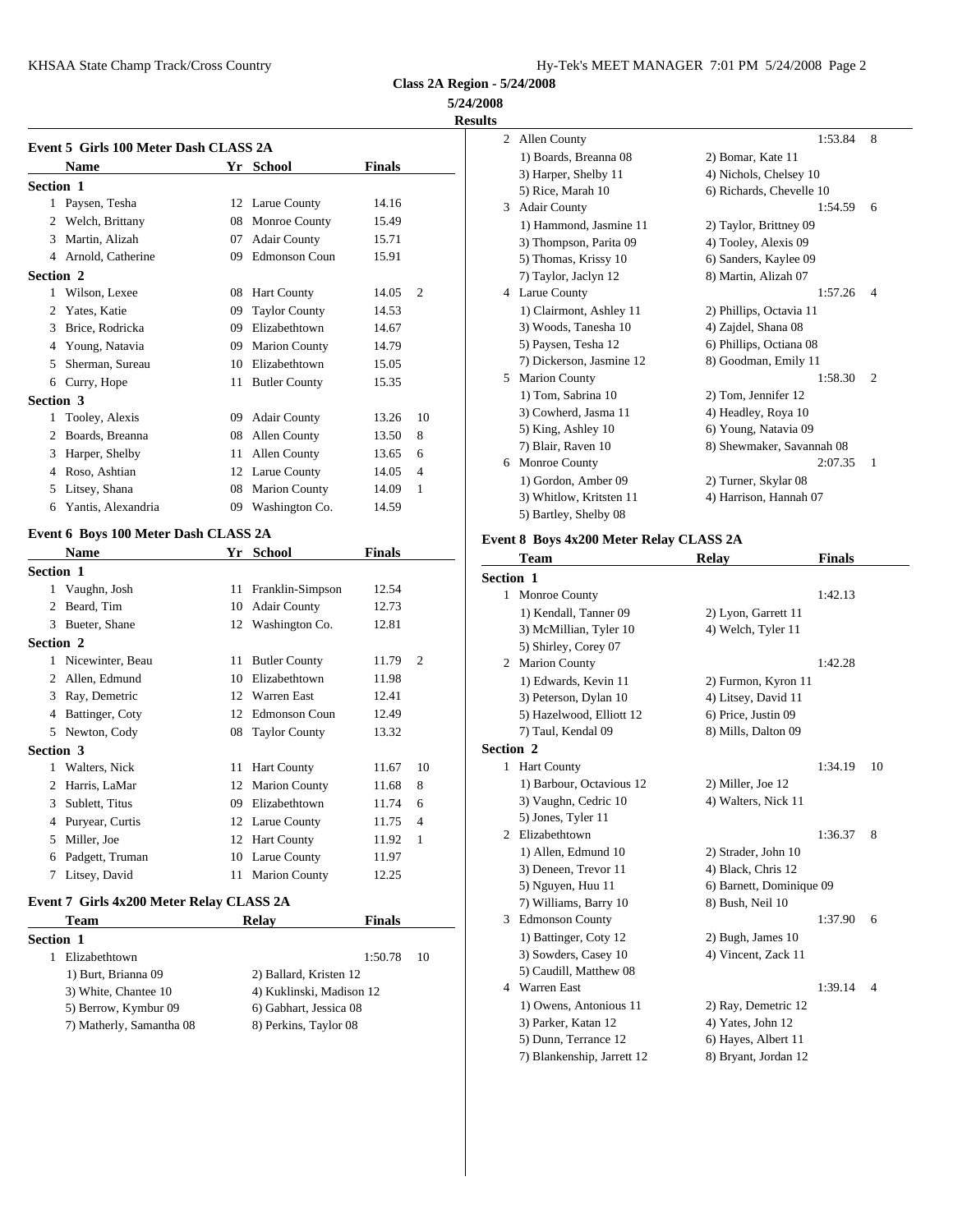### **5/24/2008 Results**

|                          |                                  |               |                                                                                                          | 18 Cool          |
|--------------------------|----------------------------------|---------------|----------------------------------------------------------------------------------------------------------|------------------|
| Team                     | Relay                            | <b>Finals</b> |                                                                                                          | Event 11         |
|                          |                                  | 1:39.16       | $\overline{2}$                                                                                           | Tea              |
| 1) Woolridge, Jeffrey 11 | 2) Willis, Andrew 11             |               |                                                                                                          |                  |
| 3) Woolridge, Ethan 12   | 4) Smith, Aaron 10               |               |                                                                                                          | <b>Section 1</b> |
| 5) Williams, Trent 12    | 6) Maynard, Fred 10              |               |                                                                                                          | Alle             |
| 7) Brashear, Madison 10  | 8) Beard, Tim 10                 |               |                                                                                                          | $1)$ B           |
| <b>Taylor County</b>     |                                  | 1:39.23       | $\overline{1}$                                                                                           | 3) N             |
| 1) Colvin, Chris 12      | 2) Thomas, Chris 11              |               |                                                                                                          | 5) R             |
| 3) Tatro, David 12       | 4) Mudd, Jaron 12                |               |                                                                                                          | 2 Eliza          |
| 5) Macon, Lenard 11      | 6) Newton, Cody 08               |               |                                                                                                          | 1) N             |
| 7) White, Donald 10      |                                  |               |                                                                                                          | $3)$ P           |
|                          |                                  | 1:47.16       |                                                                                                          | 5) D             |
| 1) Miles, Aaron 12       | 2) Hardin, Billy 08              |               |                                                                                                          | $7)$ S           |
| $3)$ Jones, Josh 09      | 4) Wood, Alex 10                 |               |                                                                                                          | Ada<br>3         |
| 5) Heibert, Blake 08     |                                  |               |                                                                                                          | 1) T             |
| 7) Dyson, Brandon 10     | 8) Puryear, Curtis 12            |               |                                                                                                          | 3) T             |
|                          | 5 Adair County<br>7 Larue County |               | Section 2  (Event 8 Boys 4x200 Meter Relay CLASS 2A)<br>8) Humphress, Matt 11<br>6) Firquin, Jonathan 08 |                  |

#### **Event 9 Girls 1600 Meter Run CLASS 2A**

|                  | <b>Name</b>             | Yr | <b>School</b>        | <b>Finals</b> |                |            | Mario    |
|------------------|-------------------------|----|----------------------|---------------|----------------|------------|----------|
| <b>Section 1</b> |                         |    |                      |               |                |            | $1)$ To  |
|                  | 1 Maurer, Whitney       |    | 08 Elizabethtown     | 5:38.04       | 10             |            | $3)$ Bla |
| 2                | Carey, Roxxane          |    | 12 Butler County     | 5:39.10       | 8              |            | 5) Yo    |
| 3                | Buck, Emily             | 09 | Elizabethtown        | 5:48.69       | 6              |            | 7) Kii   |
| 4                | Jefferson, Mary         |    | 09 Taylor County     | 5:55.90       | $\overline{4}$ | 5.         | Larue    |
| 5                | Harp, Shelby            | 08 | <b>Warren East</b>   | 5:57.58       | $\overline{c}$ |            | $1)$ Cla |
| 6                | Williams, Meagan        |    | 10 Larue County      | 6:06.61       | 1              |            | $3)$ Wo  |
| 7                | Wilson, Elizabeth       |    | 11 Edmonson Coun     | 6:12.21       |                |            | $5)$ Go  |
|                  | Bomar, Elizabeth        |    | 08 Allen County      | 6:12.73       |                |            | 7) Ca    |
| 9                | Jones, Kendall          |    | 08 Monroe County     | 6:25.96       |                | 6          | Monr     |
| 10               | Wolfe, Amanda           | 09 | <b>Edmonson Coun</b> | 6:49.38       |                |            | 1) Ba    |
| 11               | Biggs, April            |    | 07 Taylor County     | 6:57.13       |                |            | $3)$ Go  |
|                  | 12 Hamilton, Mary Helen | 07 | <b>Marion County</b> | 6:57.61       |                |            | 5) Ha    |
| 13               | Puckett, Rachel         | 08 | <b>Hart County</b>   | 7:43.88       |                | Event 12 B |          |
| 14               | Bartley, Hannah         | 09 | Monroe County        | 7:55.20       |                |            | Tean     |
|                  |                         |    |                      |               |                |            |          |

#### **Event 10 Boys 1600 Meter Run CLASS 2A**

|                  | <b>Name</b>          |    | Yr School            | <b>Finals</b> |                | $1)$ W      |
|------------------|----------------------|----|----------------------|---------------|----------------|-------------|
| <b>Section 1</b> |                      |    |                      |               |                | $3)$ Sm     |
| 1                | Blankenship, Jarrett |    | 12 Warren East       | 4:44.77       | 10             | 5) Wi       |
| 2                | Mamerow, Sven        | 11 | Larue County         | 4:56.16       | 8              | Section 2   |
| 3                | Green, Jordan        |    | 11 Butler County     | 4:56.21       | 6              | Elizab      |
| 4                | Gillenwater, Kyle    |    | 12 Allen County      | 5:02.50       | $\overline{4}$ | $1)$ Al     |
| 5                | Colvin, Wes          | 11 | <b>Taylor County</b> | 5:03.37       | $\overline{c}$ | $3)$ Sul    |
| 6                | Douglas, Nathan      | 09 | Elizabethtown        | 5:07.08       | 1              | 5) Wi       |
| 7                | Kelley, Tyler        |    | 10 Warren East       | 5:09.83       |                | 7) Mi       |
| 8                | Durbin, Ryan         |    | 10 Larue County      | 5:10.11       |                | Hart 0<br>2 |
| 9                | Hamilton, Levi       |    | 08 Elizabethtown     | 5:15.91       |                | $1)$ Ba     |
| 10               | Brashear, Madison    | 10 | <b>Adair County</b>  | 5:17.90       |                | 3) Va       |
| 11               | Blakeman, Scott      |    | 11 Taylor County     | 5:28.67       |                | 5) Mi       |
| 12               | Zemura, Bobby        | 08 | <b>Hart County</b>   | 5:30.46       |                | Mario<br>3  |
| 13               | Henderson, Jordan    | 09 | Franklin-Simpson     | 5:30.86       |                | $1)$ Du     |
| 14               | Jacobs, Donathan     |    | 12 Edmonson Coun     | 5:36.76       |                | 3) Ca       |
| 15               | Mills, Dalton        | 09 | <b>Marion County</b> | 5:40.23       |                | $5)$ Lit    |
| 16               | Hill, Corey          |    | 12 Allen County      | 5:42.60       |                | 7) Pet      |
| 17               | Davis, Nathan        | 11 | Monroe County        | 5:44.82       |                |             |

|           | 18 Cook, Zach                             | 07 | <b>Monroe County</b>      | 7:00.16       |                |
|-----------|-------------------------------------------|----|---------------------------|---------------|----------------|
|           | Event 11 Girls 4x100 Meter Relay CLASS 2A |    |                           |               |                |
|           | <b>Team</b>                               |    | Relay                     | <b>Finals</b> |                |
| Section 1 |                                           |    |                           |               |                |
|           | 1 Allen County                            |    |                           | 53.91         | 10             |
|           | 1) Boards, Breanna 08                     |    | 2) Harper, Shelby 11      |               |                |
|           | 3) Nichols, Chelsey 10                    |    | 4) Shelton, Sydney 08     |               |                |
|           | 5) Rice, Marah 10                         |    | 6) Richards, Chevelle 10  |               |                |
|           | 2 Elizabethtown                           |    |                           | 54.00         | 8              |
|           | 1) Maurer, Deanna 11                      |    | 2) Berrow, Kymbur 09      |               |                |
|           | 3) Perkins, Taylor 08                     |    | 4) Burt, Brianna 09       |               |                |
|           | 5) Deaderick, Jasmine 11                  |    | 6) Brice, Rodricka 09     |               |                |
|           | 7) Sherman, Sureau 10                     |    | 8) Smith, Kasey 09        |               |                |
| 3         | <b>Adair County</b>                       |    |                           | 54.29         | 6              |
|           | 1) Taylor, Jaclyn 12                      |    | 2) Taylor, Brittney 09    |               |                |
|           | 3) Thompson, Parita 09                    |    | 4) Tooley, Alexis 09      |               |                |
|           | 5) Thomas, Krissy 10                      |    | 6) Hammond, Jasmine 11    |               |                |
|           | 7) Sanders, Kaylee 09                     |    | 8) Martin, Alizah 07      |               |                |
|           | 4 Marion County                           |    |                           | 54.46         | $\overline{4}$ |
|           | 1) Tom, Jennifer 12                       |    | 2) Tom, Sabrina 10        |               |                |
|           | 3) Blair, Raven 10                        |    | 4) Litsey, Shana 08       |               |                |
|           | 5) Young, Natavia 09                      |    | 6) Cowherd, Jasma 11      |               |                |
|           | 7) King, Ashley 10                        |    | 8) Shewmaker, Savannah 08 |               |                |
|           | 5 Larue County                            |    |                           | 54.89         | $\overline{2}$ |
|           | 1) Clairmont, Ashley 11                   |    | 2) Phillips, Octavia 11   |               |                |
|           | 3) Woods, Tanesha 10                      |    | 4) Zajdel, Shana 08       |               |                |
|           | 5) Goodman, Emily 11                      |    | 6) Paysen, Tesha 12       |               |                |
|           | 7) Carrico, Haley 11                      |    | 8) Phillips, Octiana 08   |               |                |
| 6         | Monroe County                             |    |                           | 58.47         | 1              |
|           | 1) Bartley, Shelby 08                     |    | 2) Turner, Skylar 08      |               |                |
|           | 3) Gordon, Ann Marie 12                   |    | 4) Harrison, Hannah 07    |               |                |
|           | 5) Hamilton, Chessan 12                   |    |                           |               |                |

# **Event 12 Boys 4x100 Meter Relay CLASS 2A**

|                  | Team                     | Relay                    | <b>Finals</b> |                |
|------------------|--------------------------|--------------------------|---------------|----------------|
| <b>Section 1</b> |                          |                          |               |                |
| 1                | <b>Adair County</b>      |                          | 48.54         | $\overline{1}$ |
|                  | 1) Woolridge, Jeffrey 11 | 2) Woolridge, Ethan 12   |               |                |
|                  | 3) Smith, Aaron 10       | 4) Beard, Tim 10         |               |                |
|                  | 5) Willis, Andrew 11     | 6) Maynard, Fred 10      |               |                |
| <b>Section 2</b> |                          |                          |               |                |
| 1                | Elizabethtown            |                          | 45.71         | 10             |
|                  | 1) Allen, Edmund 10      | 2) Deneen, Trevor 11     |               |                |
|                  | 3) Sublett, Titus 09     | 4) Black, Chris 12       |               |                |
|                  | 5) Wilson, Xavier 11     | 6) French, Darius 12     |               |                |
|                  | 7) Mitchell, Jerell 10   | 8) Nguyen, Huu 11        |               |                |
| 2                | <b>Hart County</b>       |                          | 45.83         | 8              |
|                  | 1) Barbour, Octavious 12 | 2) Jones, Tyler 11       |               |                |
|                  | 3) Vaughn, Cedric 10     | 4) Walters, Nick 11      |               |                |
|                  | 5) Miller, Joe 12        |                          |               |                |
| 3                | <b>Marion County</b>     |                          | 46.63         | 6              |
|                  | 1) Dunn, Brandel 12      | 2) Edwards, Kevin 11     |               |                |
|                  | 3) Calhoun, Quawn 12     | 4) Harris, LaMar 12      |               |                |
|                  | 5) Litsey, David 11      | 6) Hazelwood, Elliott 12 |               |                |
|                  | 7) Peterson, Dylan 10    | 8) Taul, Kendal 09       |               |                |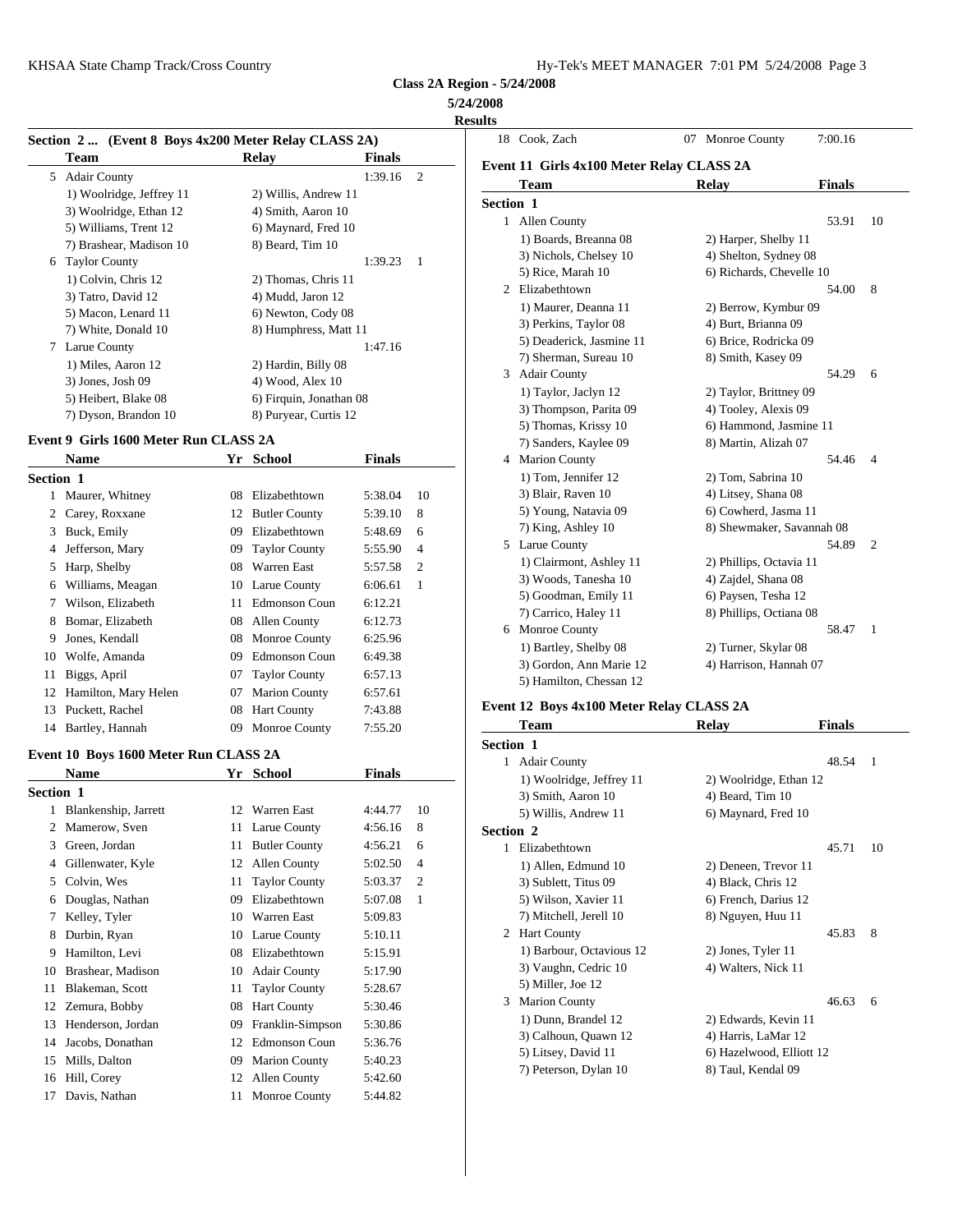#### **5/24/2008**

| וווצי | ۲<br>ш |
|-------|--------|

|  | Section 2 (Event 12 Boys 4x100 Meter Relay CLASS 2A) |
|--|------------------------------------------------------|
|  |                                                      |

|   | $\frac{1}{2}$ and $\frac{1}{2}$ and $\frac{1}{2}$ and $\frac{1}{2}$ are $\frac{1}{2}$ and $\frac{1}{2}$ are $\frac{1}{2}$ and $\frac{1}{2}$ and $\frac{1}{2}$ |                       |               |                |                  |
|---|---------------------------------------------------------------------------------------------------------------------------------------------------------------|-----------------------|---------------|----------------|------------------|
|   | Team                                                                                                                                                          | Relay                 | <b>Finals</b> |                | Section 3        |
| 4 | Warren East                                                                                                                                                   |                       | 47.47         | $\overline{4}$ | 1 Padgett, Ti    |
|   | 1) Owens, Antonious 11                                                                                                                                        | 2) Ray, Demetric 12   |               |                | 2 Nicewinter     |
|   | 3) Yates, John 12                                                                                                                                             | 4) Parker, Katan 12   |               |                | 3 Humphres:      |
|   | 5) Dunn, Terrance 12                                                                                                                                          | 6) Hayes, Albert 11   |               |                | 4 Dyson, Bra     |
|   | 7) Bryant, Jordan 12                                                                                                                                          |                       |               |                | 5 Barbour, C     |
| 5 | Larue County                                                                                                                                                  |                       | 47.85         | 2              | Mitchell, J<br>6 |
|   | 1) Brown, Joey 10                                                                                                                                             | 2) Dyson, Brandon 10  |               |                |                  |
|   | 3) Hardin, Billy 08                                                                                                                                           | 4) Puryear, Curtis 12 |               |                | Event 15 Girls   |
|   | 5) Firquin, Jonathan 08                                                                                                                                       | 6) Heibert, Blake 08  |               |                | <b>Name</b>      |
|   | 7) Padgett, Truman 10                                                                                                                                         | 8) Miles, Aaron 12    |               |                | Section 1        |
|   | <b>Taylor County</b>                                                                                                                                          |                       | DQ            |                | Gilbert, As      |
|   | 1) Thomas, Chris 11                                                                                                                                           | 2) Mudd, Jaron 12     |               |                | 2 Shelton, Sy    |
|   | 3) Newton, Cody 08                                                                                                                                            | 4) Colvin, Chris 12   |               |                | 3 Thomas, K      |
|   | 5) White, Donald 10                                                                                                                                           | 6) Humphress, Matt 11 |               |                | Section 2        |
|   | 7) Macon, Lenard 11                                                                                                                                           | 8) Tatro, David 12    |               |                | Gabhart, Jo      |

#### **Event 13 Girls 400 Meter Dash CLASS 2A**

|                  | <b>Name</b>        |    | Yr School            | <b>Finals</b> |                | COHII                   |
|------------------|--------------------|----|----------------------|---------------|----------------|-------------------------|
| <b>Section 1</b> |                    |    |                      |               |                | Whitl                   |
| $\mathbf{1}$     | Paysen, Tesha      |    | 12 Larue County      | 1:05.70       | $\overline{c}$ | Rich,<br>5              |
|                  | Yantis, Alexandria | 09 | Washington Co.       | 1:09.47       |                | Event 16 B              |
| 3                | Welch, Brittany    | 08 | Monroe County        | 1:12.62       |                | <b>Nam</b>              |
| 4                | Overfelt, Marissa  | 10 | <b>Hart County</b>   | 1:13.32       |                | Section 2               |
| 5                | Sanders, Kaylee    | 09 | <b>Adair County</b>  | 1:17.50       |                | Short.<br>1             |
| 6                | Lyons, Kara Sue    | 11 | <b>Monroe County</b> | 1:24.41       |                | Miles<br>$\overline{c}$ |
| Section 2        |                    |    |                      |               |                | Morel                   |
| 1                | Bomar, Kate        | 11 | <b>Allen County</b>  | 1:06.07       |                | Giller                  |
| 2                | Headley, Roya      | 10 | <b>Marion County</b> | 1:06.18       |                | 5<br>Grave              |
| 3                | Porter, Casey      | 09 | <b>Butler County</b> | 1:08.04       |                | Price,<br>6             |
| 4                | Rice, Marah        | 10 | <b>Allen County</b>  | 1:08.05       |                | Section 3               |
| 5                | Carrico, Haley     | 11 | Larue County         | 1:09.65       |                | Pape,                   |
| 6                | Dial, Tiffany      | 10 | <b>Edmonson Coun</b> | 1:10.28       |                | Barne<br>2              |
|                  | Blair, Raven       |    | 10 Marion County     | 1:10.53       |                | Stiver                  |
| Section 3        |                    |    |                      |               |                | Daws<br>4               |
| 1                | Grinstead, Emily   | 12 | <b>Warren East</b>   | 1:00.63       | 10             |                         |
| 2                | Johnson, Victoria  | 11 | <b>Taylor County</b> | 1:01.38       | 8              | Event 17 G              |
| 3                | White, Chantee     | 10 | Elizabethtown        | 1:02.15       | 6              | <b>Nam</b>              |
| 4                | Maurer, Deanna     | 11 | Elizabethtown        | 1:03.64       | $\overline{4}$ | Section 1               |
| 5                | Romines, Megan     | 12 | <b>Taylor County</b> | 1:05.86       | 1              | <b>Barbe</b>            |
| 6                | Curry, Hope        |    | 11 Butler County     | 1:06.16       |                | Jeffer                  |

#### **Event 14 Boys 400 Meter Dash CLASS 2A**

|                  | <b>Name</b>       |    | Yr School         | <b>Finals</b> |                |    | 5 Grin  |
|------------------|-------------------|----|-------------------|---------------|----------------|----|---------|
| <b>Section 1</b> |                   |    |                   |               |                | 6. | Will    |
| 1                | Jordan, Ronnie    |    | 10 Edmonson Coun  | 1:04.06       |                |    | 7 Matl  |
|                  | 2 Welch, Tyler    |    | 11 Monroe County  | 1:05.19       |                |    | 8 Barg  |
|                  | 3 Spalding, Chase |    | 08 Washington Co. | 1:10.12       |                |    | 9 Fran  |
| <b>Section 2</b> |                   |    |                   |               |                |    | 10 Care |
|                  | Black, Chris      |    | 12 Elizabethtown  | 54.16         | $\overline{4}$ | 11 | Hink    |
|                  | 2 Tucker, Griffin |    | 12 Taylor County  | 56.48         |                |    | 12 Calv |
|                  | 3 Cox, Ronald     |    | 12 Butler County  | 57.24         |                |    | 13 Mou  |
| 4                | Jeskie, Joe       | 11 | Allen County      | 58.60         |                |    | 14 Melt |
|                  | 5 Peterson, Dylan |    | 10 Marion County  | 59.44         |                | 15 | Bom     |
|                  |                   |    |                   |               |                |    |         |

| <b>Results</b>   |                    |                  |         |      |  |
|------------------|--------------------|------------------|---------|------|--|
| 6.               | Holder, Jordan     | 12 Allen County  | 1:03.47 |      |  |
| <b>Section 3</b> |                    |                  |         |      |  |
|                  | Padgett, Truman    | 10 Larue County  | 51.75   | - 10 |  |
|                  | 2 Nicewinter, Beau | 11 Butler County | 51.96   | - 8  |  |
|                  | 3 Humphress, Matt  | 11 Taylor County | 53.53   | - 6  |  |
|                  | 4 Dyson, Bradley   | 11 Larue County  | 55.96 2 |      |  |
| 5                | Barbour, Octavious | 12 Hart County   | 56.00   |      |  |
| 6                | Mitchell, Jerell   | 10 Elizabethtown | 57.29   |      |  |
|                  |                    |                  |         |      |  |

#### **Event 15 Girls 300 Meter Hurdles CLASS 2A**

|                  | <b>Name</b>        |    | Yr School           | <b>Finals</b> |     |
|------------------|--------------------|----|---------------------|---------------|-----|
| <b>Section 1</b> |                    |    |                     |               |     |
| 1                | Gilbert, Ashley    |    | 08 Taylor County    | 54.50         | - 1 |
|                  | 2 Shelton, Sydney  |    | 08 Allen County     | 56.10         |     |
|                  | 3 Thomas, Krissy   | 10 | <b>Adair County</b> | 59.32         |     |
| <b>Section 2</b> |                    |    |                     |               |     |
|                  | Gabhart, Jessica   | 08 | Elizabethtown       | 48.61         | -10 |
|                  | 2 Ballard, Kristen |    | 12 Elizabethtown    | 50.35         | 8   |
|                  | 3 Collins, Tori    | 09 | Warren East         | 51.24         | 6   |
| 4                | Whitlock, Lyndsay  | 09 | Larue County        | 52.27         | 4   |
| 5.               | Rich, Brittany     | 10 | Allen County        | 54.49         | 2   |
|                  |                    |    |                     |               |     |

# **Event 16 Boys 300 Meter Hurdles CLASS 2A**

|                  | <b>Name</b>          |    | Yr School            | <b>Finals</b> |     |
|------------------|----------------------|----|----------------------|---------------|-----|
| <b>Section 2</b> |                      |    |                      |               |     |
|                  | Short, CJ            | 09 | <b>Taylor County</b> | 47.08         | 6   |
|                  | 2 Miles, Aaron       |    | 12 Larue County      | 48.06         | 4   |
|                  | 3 Morehead, Chance   |    | 10 Franklin-Simpson  | 48.43         | - 2 |
|                  | 4 Gillenwater, Kyle  |    | 12 Allen County      | 49.65         |     |
|                  | 5 Graves, Ethan      |    | 11 Allen County      | 51.56         |     |
|                  | 6 Price, Justin      | 09 | <b>Marion County</b> | 55.70         |     |
| <b>Section 3</b> |                      |    |                      |               |     |
|                  | 1 Pape, Stephen      |    | 12 Butler County     | 44.58         | 10  |
|                  | 2 Barnett, Dominique | 09 | Elizabethtown        | 45.29         | 8   |
| 3                | Stivers, Jessie      | 11 | <b>Butler County</b> | 48.60         | 1   |
| 4                | Dawson, Timmy        | 10 | <b>Marion County</b> | 50.24         |     |
|                  |                      |    |                      |               |     |

#### **Event 17 Girls 800 Meter Run CLASS 2A**

|                  | <b>Name</b>        | Yr | School               | <b>Finals</b> |                |
|------------------|--------------------|----|----------------------|---------------|----------------|
| <b>Section 1</b> |                    |    |                      |               |                |
|                  | Barbee, Candace    | 11 | <b>Edmonson Coun</b> | 2:28.82       | 10             |
| 2                | Jefferson, Mary    | 09 | <b>Taylor County</b> | 2:31.34       | 8              |
| 3                | Hopkins, Nicole    | 09 | Warren East          | 2:35.60       | 6              |
| 4                | Romines, Megan     | 12 | <b>Taylor County</b> | 2:37.91       | $\overline{4}$ |
| 5                | Grinstead, Emily   | 12 | Warren East          | 2:38.97       | $\overline{c}$ |
| 6                | Williams, Meagan   | 10 | Larue County         | 2:42.00       | 1              |
| 7                | Matherly, Samantha | 08 | Elizabethtown        | 2:42.21       |                |
| 8                | Barger, Laruen     | 08 | <b>Edmonson Coun</b> | 2:45.58       |                |
| 9                | Franklin, Casie    | 10 | Franklin-Simpson     | 2:46.19       |                |
| 10               | Carey, Roxxane     | 12 | <b>Butler County</b> | 2:47.90       |                |
| 11               | Hinkle, Elisabeth  | 09 | Elizabethtown        | 2:48.65       |                |
| 12               | Calvert, Maggie    | 08 | Allen County         | 2:49.37       |                |
| 13               | Mouser, Shelby     | 09 | Larue County         | 2:49.67       |                |
| 14               | Melton, Jacie      | 09 | <b>Butler County</b> | 2:58.05       |                |
| 15               | Bomar, Kate        | 11 | Allen County         | 2:59.97       |                |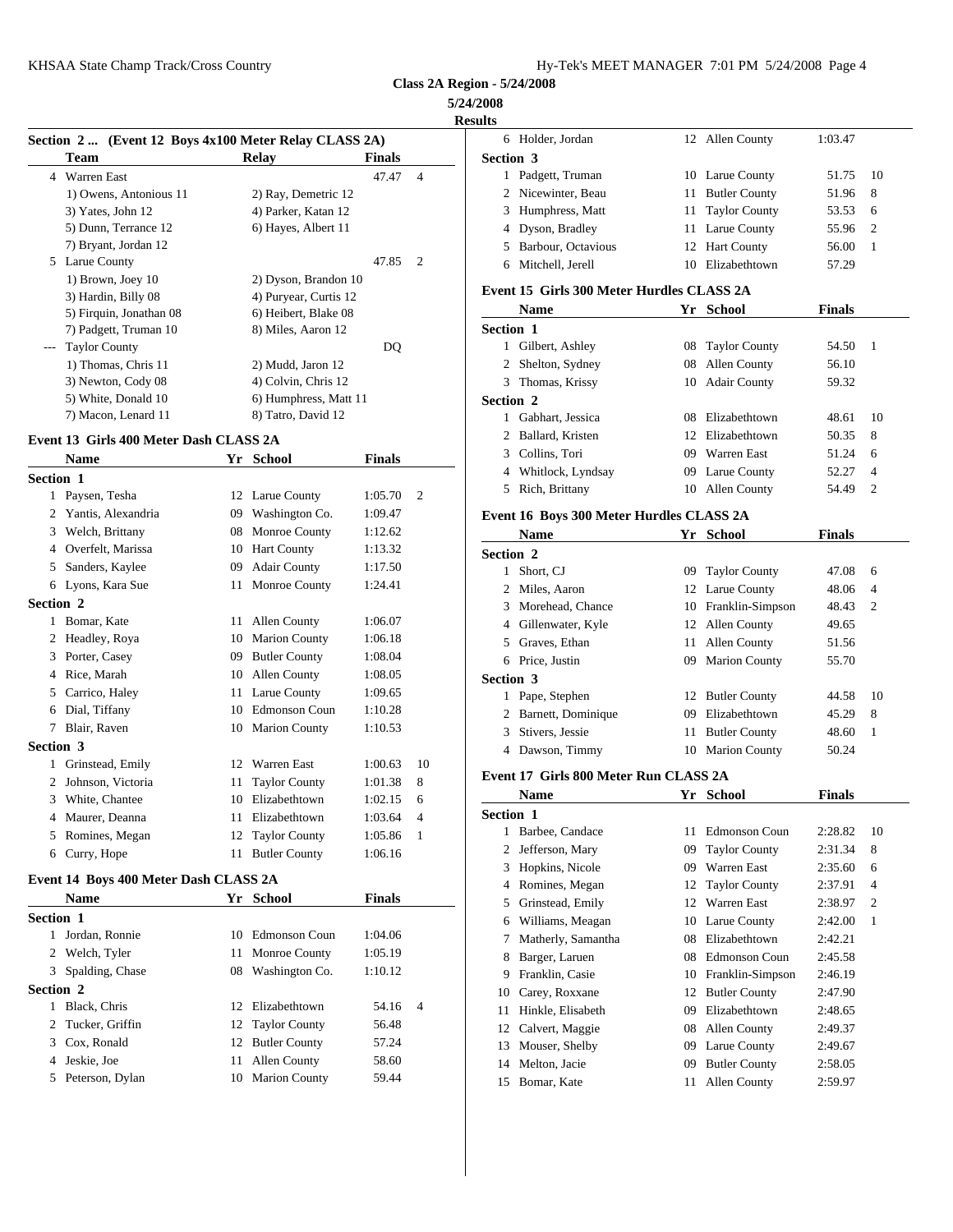**5/24/2008 Results**

|                        |                                                    |    |                      |               |                | <b>Results</b>           |
|------------------------|----------------------------------------------------|----|----------------------|---------------|----------------|--------------------------|
|                        | Section 1  (Event 17 Girls 800 Meter Run CLASS 2A) |    |                      |               |                | 3 Allen, Edn             |
|                        | <b>Name</b>                                        |    | Yr School            | <b>Finals</b> |                | 4 Bugh, Jam              |
|                        | 16 Sanders, Kaylee                                 |    | 09 Adair County      | 3:06.77       |                | 5 Smith, Aar             |
| 17                     | Thompson, Murphy                                   |    | 09 Marion County     | 3:11.08       |                | 6 Hudnall, M             |
|                        | 18 Jones, Kayla                                    |    | 08 Monroe County     | 3:12.27       |                | Section 3                |
|                        | 19 Hamilton, Mary Helen                            |    | 07 Marion County     | 3:12.39       |                | 1 Black, Chr             |
|                        | 20 Strother, Jordan                                |    | 08 Hart County       | 3:20.77       |                | 2 Nicewinter             |
|                        | Event 18 Boys 800 Meter Run CLASS 2A               |    |                      |               |                | Puryear, C<br>3          |
|                        | Name                                               |    | Yr School            | <b>Finals</b> |                | 4 Vaughn, C              |
| Section 1              |                                                    |    |                      |               |                | 5 Padgett, Ti            |
|                        | 1 Blankenship, Jarrett                             |    | 12 Warren East       | 2:04.73       | 10             | Event 21 Girls           |
|                        | 2 Humphress, Matt                                  |    | 11 Taylor County     | 2:05.55       | 8              | <b>Name</b>              |
|                        | 3 Strader, John                                    |    | 10 Elizabethtown     | 2:16.83       | 6              | Section 1                |
|                        | 4 Phillips, Triston                                |    | 07 Franklin-Simpson  | 2:16.92       | $\overline{4}$ | 1 Maurer, W              |
|                        | 5 Doyle, Shane                                     |    | 10 Edmonson Coun     | 2:17.70       | 2              | 2 Buck, Emi              |
|                        | 6 Mamerow, Sven                                    |    | 11 Larue County      | 2:18.53       | 1              | 3 Pitts, Mega            |
|                        | 7 Porter, Jeremy                                   |    | 11 Elizabethtown     | 2:20.62       |                | 4 Dennis, Co             |
|                        | 8 Hill, Corey                                      |    | 12 Allen County      | 2:21.86       |                | Bemiss, Br<br>5          |
| 9                      | Billhartz, Jacob                                   |    | 11 Warren East       | 2:23.85       |                | Senter, Kri<br>6         |
| 10                     | Caudill, Matthew                                   |    | 08 Edmonson Coun     | 2:24.39       |                | 7 Farmer, Sa             |
|                        | 11 Jones, Jacob                                    |    | 11 Larue County      | 2:29.82       |                | 8 Bomar, Eli             |
|                        | 12 Mills, Dalton                                   |    | 09 Marion County     | 2:36.29       |                | 9 Whitlow, I             |
|                        | Williams, Trent                                    |    | 12 Adair County      | DQ            |                | 10 O'Daniel, l           |
|                        |                                                    |    |                      |               |                | 11 Biggs, Apr            |
|                        | Event 19 Girls 200 Meter Dash CLASS 2A             |    |                      |               |                | Event 22 Boys            |
|                        | <b>Name</b>                                        |    | Yr School            | <b>Finals</b> |                | Name                     |
| <b>Section 1</b>       |                                                    |    |                      |               |                | Section 1                |
|                        | 1 Turner, Skylar                                   |    | 08 Monroe County     | 30.59         |                | 1 Colvin, W              |
|                        | 2 Shewmaker, Savannah                              |    | 08 Marion County     | 31.01         |                | 2 Kelley, Ty             |
|                        | 3 Bartley, Shelby                                  |    | 08 Monroe County     | 32.83         |                | Roddy, Isa<br>3          |
| Section 2              | 1 Wilson, Lexee                                    |    | 08 Hart County       | 28.64         |                | 4 Lindsey, M             |
|                        |                                                    |    |                      |               |                |                          |
|                        |                                                    |    |                      |               |                |                          |
|                        | 2 Gabhart, Jessica                                 |    | 08 Elizabethtown     | 28.93         |                | 5 Durbin, Ry             |
|                        | 3 Litsey, Shana                                    |    | 08 Marion County     | 29.32         |                | 6 Douglas, N             |
|                        | 4 Zajdel, Shana                                    |    | 08 Larue County      | 30.33         |                | Hamilton,<br>$7^{\circ}$ |
|                        | 5 Yantis, Alexandria                               |    | 09 Washington Co.    | 30.45         |                | 8 Billhartz, J           |
|                        |                                                    |    |                      |               |                | James, Jor<br>9          |
|                        | 1 Johnson, Victoria                                | 11 | <b>Taylor County</b> | 26.80         | 10             | 10 Henderson             |
| 2                      | Boards, Breanna                                    |    | 08 Allen County      | 27.31         | 8              | 11 Wood, Ale             |
| 3                      | Tooley, Alexis                                     |    | 09 Adair County      | 27.68         | 6              | 12 Blakeman,             |
| 4                      | Perkins, Taylor                                    |    | 08 Elizabethtown     | 28.19         | 4              | Roberts, D<br>13         |
| 5                      | Harper, Shelby                                     |    | 11 Allen County      | 28.30         | 2              | 14 O'Daniel,             |
| 6                      | Thompson, Parita                                   |    | 09 Adair County      | 28.45         | $\mathbf{1}$   | --- Colgate, C           |
| Section 3              | 7 Curry, Hope                                      |    | 11 Butler County     | 28.61         |                | <b>Event 23 Girls</b>    |
|                        | Event 20 Boys 200 Meter Dash CLASS 2A              |    |                      |               |                | <b>Team</b>              |
|                        | Name                                               |    | Yr School            | <b>Finals</b> |                | Section 1                |
|                        |                                                    |    |                      |               |                | 1 Allen Cou              |
|                        | 1 Lyon, Garrett                                    |    | 11 Monroe County     | 25.67         |                | 1) Bomar,                |
|                        | 2 Vaughn, Josh                                     |    | 11 Franklin-Simpson  | 26.37         |                | 3) Rice, M               |
|                        | 3 Furmon, Kyron                                    |    | 11 Marion County     | 28.16         |                | 5) Richard               |
|                        |                                                    |    |                      |               |                | 7) Wilson,               |
| Section 1<br>Section 2 | 1 Kendall, Tanner                                  |    | 09 Monroe County     | 24.03         | 4              |                          |

| աւՏ              |                                               |    |                        |               |              |
|------------------|-----------------------------------------------|----|------------------------|---------------|--------------|
| 3                | Allen, Edmund                                 |    | 10 Elizabethtown       | 24.56         |              |
|                  | 4 Bugh, James                                 |    | 10 Edmonson Coun       | 25.11         |              |
|                  | 5 Smith, Aaron                                |    | 10 Adair County        | 25.37         |              |
|                  | 6 Hudnall, Matt                               |    | 11 Butler County       | 25.52         |              |
| Section 3        |                                               |    |                        |               |              |
|                  | 1 Black, Chris                                |    | 12 Elizabethtown       | 23.55         | 10           |
|                  | 2 Nicewinter, Beau                            |    | 11 Butler County       | 23.70         | 8            |
|                  | 3 Puryear, Curtis                             |    | 12 Larue County        | 24.02         | 6            |
|                  | 4 Vaughn, Cedric                              |    | 10 Hart County         | 24.33         | 1            |
|                  | 5 Padgett, Truman                             |    | 10 Larue County        | 25.16         |              |
|                  | Event 21 Girls 3200 Meter Run CLASS 2A        |    |                        |               |              |
|                  | <b>Name</b>                                   |    | Yr School              | <b>Finals</b> |              |
| Section 1        |                                               |    |                        |               |              |
|                  | 1 Maurer, Whitney                             |    | 08 Elizabethtown       | 12:04.55      | 10           |
|                  | 2 Buck, Emily                                 |    | 09 Elizabethtown       | 12:34.83      | 8            |
|                  | 3 Pitts, Megan                                |    | 10 Franklin-Simpson    | 12:48.90      | 6            |
|                  | 4 Dennis, Courtney                            |    | 12 Edmonson Coun       | 13:02.35      | 4            |
|                  | 5 Bemiss, Brooke                              |    | 09 Warren East         | 13:04.14      | 2            |
|                  | 6 Senter, Krisston                            |    | 09 Allen County        | 14:16.02      | 1            |
|                  | 7 Farmer, Savannah                            |    | 07 Franklin-Simpson    | 14:22.99      |              |
|                  | 8 Bomar, Elizabeth                            |    | 08 Allen County        | 14:23.30      |              |
|                  | 9 Whitlow, Emily                              |    | 09 Larue County        | 14:41.24      |              |
|                  | 10 O'Daniel, Hannah                           |    | 10 Marion County       | 15:04.98      |              |
|                  | 11 Biggs, April                               |    | 07 Taylor County       | 16:06.36      |              |
|                  |                                               |    |                        |               |              |
|                  | Event 22 Boys 3200 Meter Run CLASS 2A<br>Name |    | Yr School              |               |              |
|                  |                                               |    |                        | Finals        |              |
| Section 1        |                                               |    |                        |               |              |
|                  | 1 Colvin, Wes                                 | 11 | <b>Taylor County</b>   | 10:46.78      | 10           |
|                  | 2 Kelley, Tyler                               |    | 10 Warren East         | 10:56.77      | 8            |
|                  | 3 Roddy, Isaac                                |    | 11 Monroe County       | 11:22.24      | 6            |
|                  | 4 Lindsey, Morgan                             |    | 12 Edmonson Coun       | 11:22.86      | 4            |
|                  | 5 Durbin, Ryan                                |    | 10 Larue County        | 11:23.05      | 2            |
|                  | 6 Douglas, Nathan                             |    | 09 Elizabethtown       | 11:24.75      | 1            |
|                  | 7 Hamilton, Levi                              | 08 | Elizabethtown          | 11:59.82      |              |
| 8                | Billhartz, Jacob                              | 11 | Warren East            | 12:01.31      |              |
| 9                | James, Jordan                                 |    | 12 Edmonson Coun       | 12:22.73      |              |
|                  | 10 Henderson, Jordan                          |    | 09 Franklin-Simpson    | 12:23.41      |              |
| 11               | Wood, Alex                                    |    | 10 Larue County        | 12:32.27      |              |
|                  | 12 Blakeman, Scott                            | 11 | <b>Taylor County</b>   | 12:48.34      |              |
| 13               | Roberts, Dakota                               |    | 11 Butler County       | 12:49.65      |              |
|                  | 14 O'Daniel, Craig                            |    | 09 Marion County       | 13:59.48      |              |
| $\overline{a}$   | Colgate, Cody                                 |    | 09 Butler County       | DNF           |              |
|                  | Event 23 Girls 4x400 Meter Relay CLASS 2A     |    |                        |               |              |
|                  | Team                                          |    | <b>Relay</b>           | <b>Finals</b> |              |
| <b>Section 1</b> |                                               |    |                        |               |              |
|                  | 1 Allen County                                |    |                        | 4:44.14       | $\mathbf{1}$ |
|                  | 1) Bomar, Kate 11                             |    | 2) Nichols, Chelsey 10 |               |              |
|                  | 3) Rice, Marah 10                             |    | 4) Davis, Whitney 09   |               |              |
|                  | 5) Richards, Chevelle 10                      |    | 6) Towery, Addie 09    |               |              |

7) Wilson, Sarah 10 8) Calvert, Maggie 08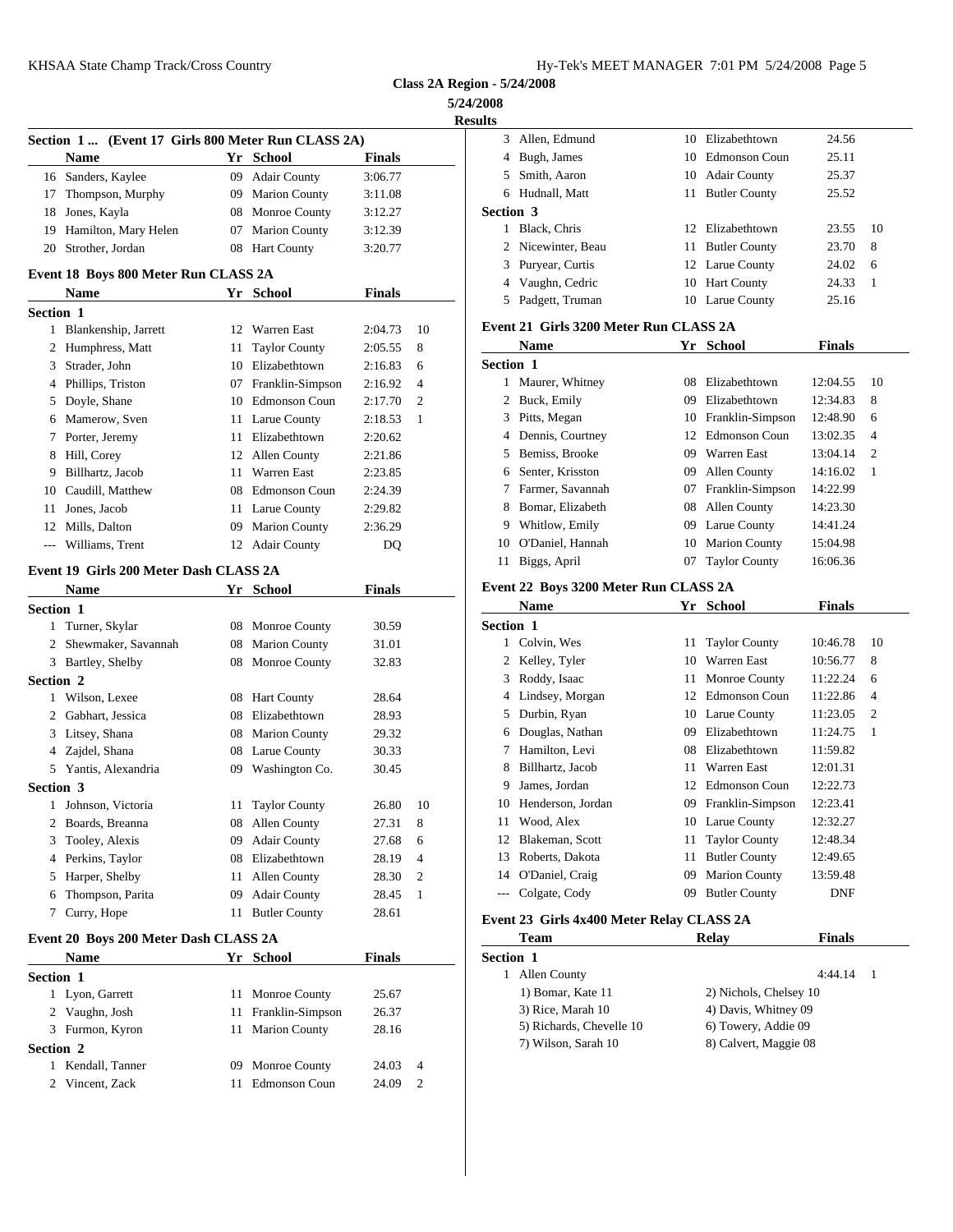**5/24/2008 Results**

|                  |                          | Section 1  (Event 23 Girls 4x400 Meter Relay CLASS 2A) |    | Section 2         |
|------------------|--------------------------|--------------------------------------------------------|----|-------------------|
|                  | <b>Team</b>              | <b>Relay</b><br><b>Finals</b>                          |    | 1 Taylo           |
|                  | 2 Hart County            | 4:58.85                                                |    | $1)$ Tu           |
|                  | 1) Overfelt, Marissa 10  | 2) Burd, Lindsey 08                                    |    | $3)$ Co           |
|                  | 3) Wilson, Lexee 08      | 4) Puckett, Rachel 08                                  |    | 5) Be             |
|                  | 5) Kenny, Savannah 07    | 6) Strother, Jordan 08                                 |    | 7) Sul            |
|                  | 3 Adair County           | 5:03.14                                                |    | 2 Butler          |
|                  | 1) Thomas, Krissy 10     | 2) Martin, Alizah 07                                   |    | $1)$ Ni           |
|                  | 3) Sanders, Kaylee 09    | 4) Taylor, Jaclyn 12                                   |    | $3)$ Gro          |
|                  | 5) Hammond, Jasmine 11   |                                                        |    | 5) Co             |
|                  | 4 Monroe County          | 5:04.37                                                |    | 3 Larue           |
|                  | 1) Welch, Brittany 08    | 2) Whitlow, Kritsten 11                                |    | $1)$ Pu           |
|                  | 3) Lyons, Kara Sue 11    | 4) Turner, Skylar 08                                   |    | $3)$ Dy           |
|                  | 5) Hamilton, Chessan 12  |                                                        |    | $5)$ Bro          |
| <b>Section 2</b> |                          |                                                        |    | 7) Ma             |
|                  | 1 Elizabethtown          | 4:14.53                                                | 10 | 4 Elizal          |
|                  | 1) Maurer, Deanna 11     | 2) Gabhart, Kaylee 11                                  |    | $1)$ Wi           |
|                  | 3) White, Chantee 10     | 4) Kuklinski, Madison 12                               |    | 3) De             |
|                  | 5) Gabhart, Jessica 08   | 6) Perkins, Taylor 08                                  |    | 5) Du             |
|                  | 7) Matherly, Samantha 08 | 8) Maurer, Whitney 08                                  |    | 7) Uli            |
|                  | 2 Taylor County          | 4:17.65                                                | 8  | 5 Allen           |
|                  | 1) Gilbert, Ashley 08    | 2) Jefferson, Mary 09                                  |    | $1)$ Gi           |
|                  | 3) Johnson, Victoria 11  | 4) Romines, Megan 12                                   |    | $3)$ Ho           |
|                  | 5) Nelson, Jacqueline 09 | 6) Ellis, Hannah 11                                    |    | 5) Fry            |
|                  | 7) Yates, Katie 09       | 8) Biggs, April 07                                     |    | 6 Maric           |
|                  | 3 Larue County           | 4:19.10                                                | 6  | 1) Pet            |
|                  | 1) Carrico, Haley 11     | 2) Whitlock, Lyndsay 09                                |    | 3) Ed             |
|                  | 3) Paysen, Tesha 12      | 4) Whitlock, Valerie 09                                |    | 5) $M3$           |
|                  | 5) Clairmont, Ashley 11  | 6) Mouser, Shelby 09                                   |    | 7) Lit            |
|                  | 7) Phillips, Octavia 11  | 8) Williams, Meagan 10                                 |    | Monr<br>7         |
|                  | 4 Warren East            | 4:27.24                                                | 4  | $1)$ Mo           |
|                  | 1) Grinstead, Emily 12   | 2) Hopkins, Nicole 09                                  |    | $3)$ Ro           |
|                  | 3) Simpson, Kelsey 09    | 4) Collins, Tori 09                                    |    | 5) No             |
|                  | 5 Marion County          | 4:27.60                                                | 2  |                   |
|                  | 1) Blair, Raven 10       | 2) Tom, Sabrina 10                                     |    |                   |
|                  | 3) Tom, Jennifer 12      | 4) Headley, Roya 10                                    |    | 1)                |
|                  | 5) Litsey, Shana 08      | 6) King, Ashley 10                                     |    | 2)                |
|                  | 7) Young, Natavia 09     | 8) Shewmaker, Savannah 08                              |    | 3)                |
|                  | 6 Butler County          | 4:55.83                                                |    | 4)                |
|                  | 1) Curry, Hope 11        | 2) Carey, Roxxane 12                                   |    | 5)                |
|                  | 3) Melton, Jacie 09      | 4) Porter, Casey 09                                    |    | $\curvearrowleft$ |

#### **Event 24 Boys 4x400 Meter Relay CLASS 2A**

5) Barks, Lydia 10

|                  | Team                     | Relay                    | <b>Finals</b> |   | 9)  |
|------------------|--------------------------|--------------------------|---------------|---|-----|
| <b>Section 1</b> |                          |                          |               |   | 10) |
|                  | <b>Hart County</b>       |                          | 3:49.79       | 4 | 11) |
|                  | 1) Barbour, Octavious 12 | 2) Burba, Zack 10        |               |   | 12) |
|                  | 3) Duckwall, Bobby 09    | 4) Green, Austin 10      |               |   |     |
|                  | 5) Jones, Tyler 11       | 6) Miller, Joe 12        |               |   |     |
|                  | 7) Vaughn, Cedric 10     | 8) Zemura, Bobby 08      |               |   | 1)  |
|                  | 2 Adair County           |                          | 4:05.60       |   | 2)  |
|                  | 1) Williams, Trent 12    | 2) Maynard, Fred 10      |               |   | 3)  |
|                  | 3) Brashear, Madison 10  | 4) Woolridge, Jeffrey 11 |               |   | 4)  |
|                  | 5) Smith, Aaron 10       | 6) Milligan, Paul 12     |               |   | 5)  |
|                  |                          |                          |               |   |     |

| Section 2    |                            |                          |         |    |
|--------------|----------------------------|--------------------------|---------|----|
| $\mathbf{1}$ | <b>Taylor County</b>       |                          | 3:39.42 | 10 |
|              | 1) Tucker, Griffin 12      | 2) Tatro, David 12       |         |    |
|              | 3) Colvin, Chris 12        | 4) Humphress, Matt 11    |         |    |
|              | 5) Benningfield, Justin 09 | 6) White, Donald 10      |         |    |
|              | 7) Sullivan, Matt 11       | 8) Mudd, Jaron 12        |         |    |
|              | 2 Butler County            |                          | 3:41.65 | 8  |
|              | 1) Nicewinter, Beau 11     | 2) Hudnall, Matt 11      |         |    |
|              | 3) Green, Jordan 11        | 4) Phelps, Dillion 11    |         |    |
|              | 5) Cox, Ronald 12          | 6) Pape, Stephen 12      |         |    |
| 3            | Larue County               |                          | 3:46.07 | 6  |
|              | 1) Puryear, Curtis 12      | 2) Clifford, Seth 11     |         |    |
|              | 3) Dyson, Bradley 11       | 4) Padgett, Truman 10    |         |    |
|              | 5) Brown, Joey 10          | 6) Dyson, Brandon 10     |         |    |
|              | 7) Mamerow, Sven 11        | 8) Heibert, Blake 08     |         |    |
|              | 4 Elizabethtown            |                          | 3:56.34 | 2  |
|              | 1) Williams, Barry 10      | 2) Strader, John 10      |         |    |
|              | 3) Deneen, Trevor 11       | 4) Sublett, Titus 09     |         |    |
|              | 5) Dumphord, Deshario 10   | 6) Porter, Jeremy 11     |         |    |
|              | 7) Ulis, Chris 10          | 8) Rothwell, Dan 09      |         |    |
| 5.           | <b>Allen County</b>        |                          | 4:02.31 | 1  |
|              | 1) Gillenwater, Kyle 12    | 2) Graves, Ethan 11      |         |    |
|              | 3) Holder, Jordan 12       | 4) Jeskie, Joe 11        |         |    |
|              | 5) Frye, Steven 09         | 6) Hill, Corey 12        |         |    |
|              | 6 Marion County            |                          | 4:02.70 |    |
|              | 1) Peterson, Dylan 10      | 2) Dawson, Timmy 10      |         |    |
|              | 3) Edwards, Kevin 11       | 4) Furmon, Kyron 11      |         |    |
|              | 5) Mattingly, Derek 10     | 6) Hazelwood, Elliott 12 |         |    |
|              | 7) Litsey, David 11        | 8) Taul, Kendal 09       |         |    |
| 7            | Monroe County              |                          | 4:18.15 |    |
|              | 1) McMillian, Tyler 10     | 2) Welch, Tyler 11       |         |    |
|              | 3) Roddy, Isaac 11         | 4) Davis, Nathan 11      |         |    |
|              | 5) Norris, Cody 07         |                          |         |    |

#### Women - CLASS 2A - Team Rankings - 18 Events Scored 1) Elizabethtown 161 2) Warren East 68 3) Allen County-Scottsville 64.3333 4) Taylor County 61 5) Larue County 56 6) Marion County 41 7) Adair County 29.6666 8) Butler County 28 9) Edmonson County 22 10) Monroe County 9 11) Franklin-Simpson 8

|    | Men - CLASS 2A - Team Rankings - 18 Events Scored |     |
|----|---------------------------------------------------|-----|
|    | 1) Elizabethtown                                  | 128 |
|    | 2) Larue County                                   | 63  |
| 3) | <b>Butler County</b>                              | 61  |
| 4) | <b>Marion County</b>                              | 56  |
|    | 5) Taylor County                                  | 53  |
| 6) | <b>Hart County</b>                                | 50  |
|    | Warren East                                       | 44  |
| 8) | <b>Edmonson County</b>                            | 36  |

12) Hart County 3